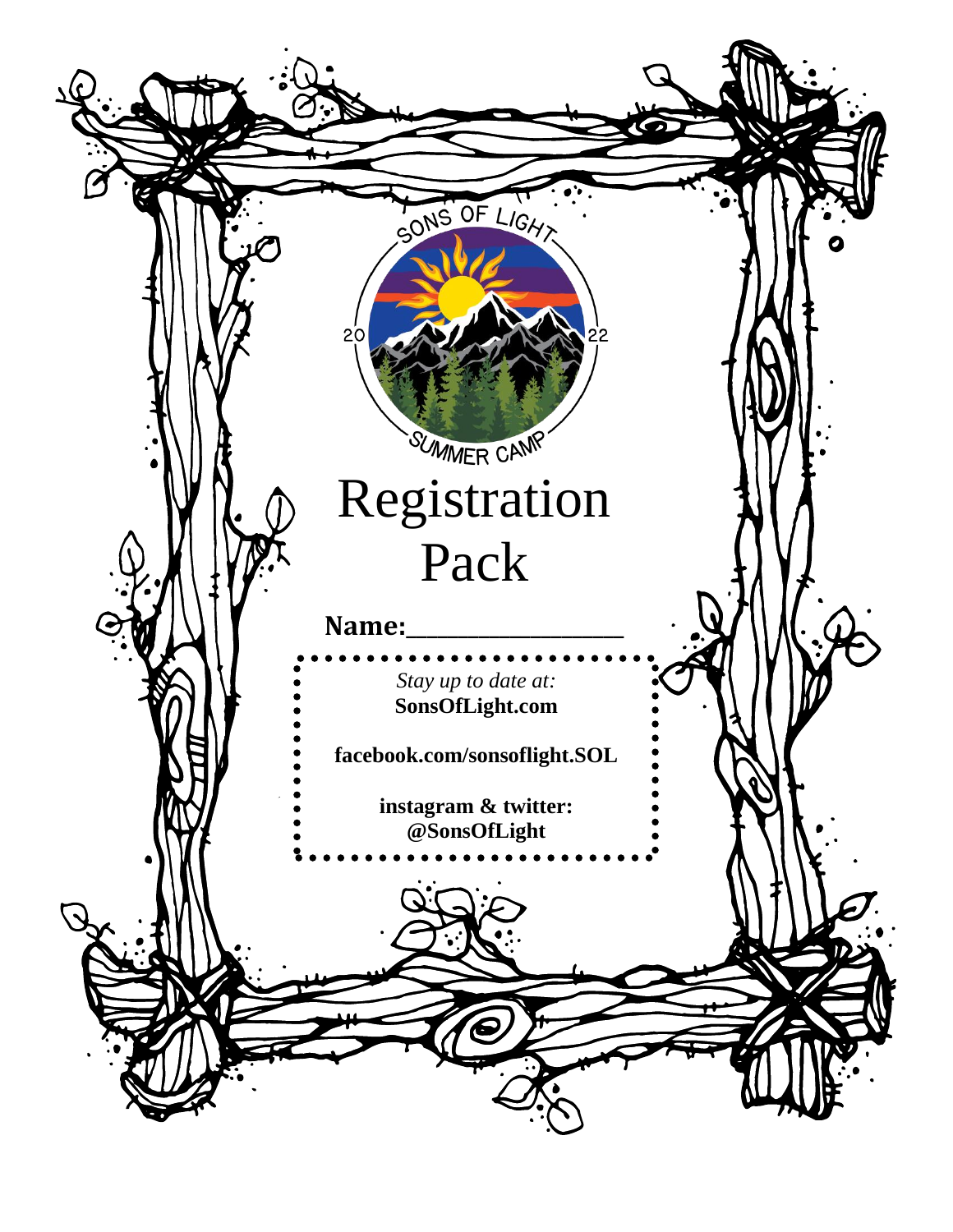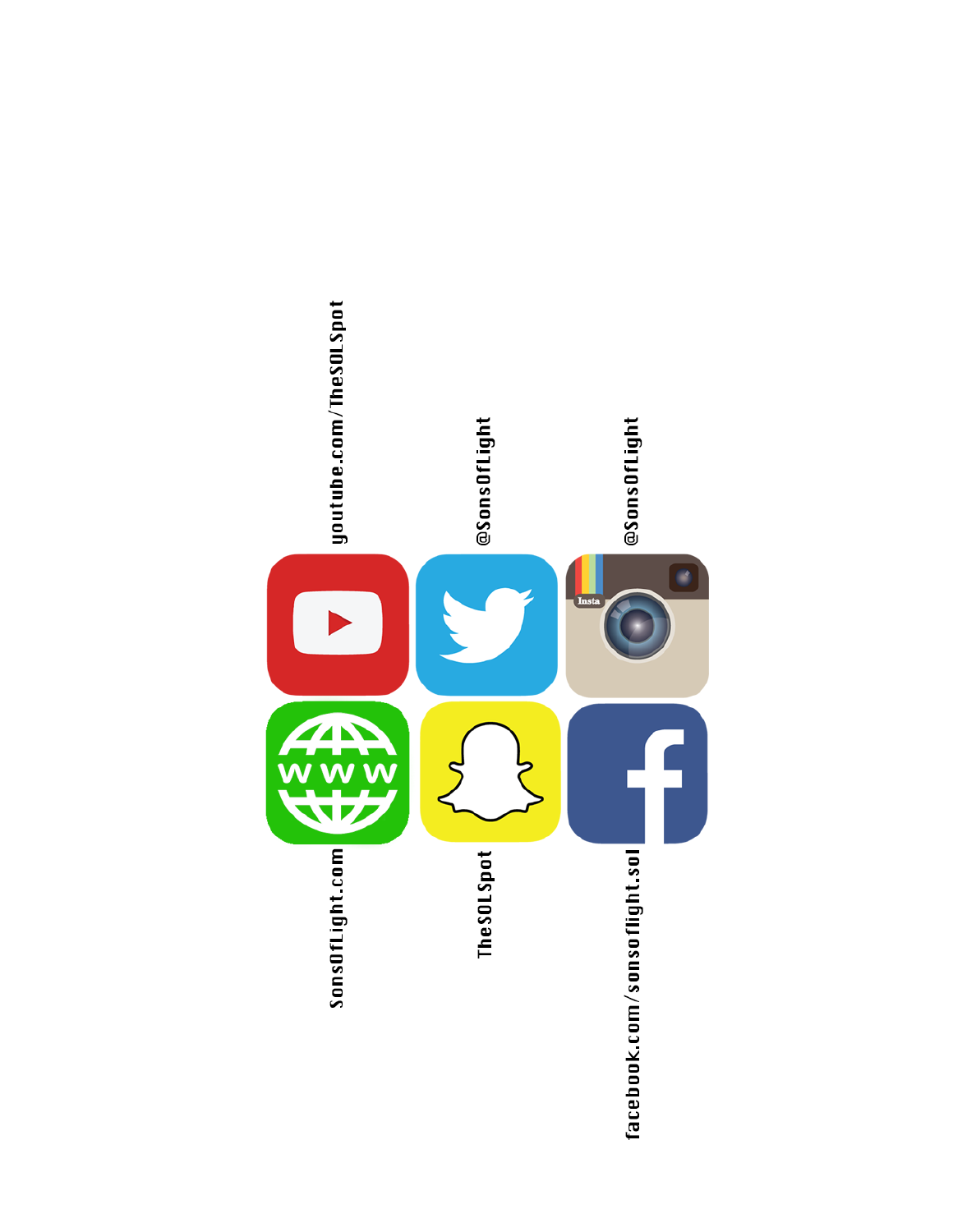

I, the following behaviors during all Centro

- Palabra de Fe Church activities, including transportation en route and on/off campus activity.
	- I will respect and obey the leaders and those in authority.
	- I will not leave the supervised areas designated by the church leaders including the campgrounds.
	- I will be respectful of the property of others. I will not destroy, vandalize, or tag any property. I will use the trashcans for all trash. I will not abuse any equipment or facilities.
	- I will not display romantic affection (holding hands, kissing, or straying from the group) nor be in the rooms of the opposite sex.
	- I will not take any drugs, tobacco, e-cigarette (vape), or alcoholic beverages.
	- I will report any injury immediately to the leaders.
	- I will not play with fireworks, candles, matches, or lighters.
	- I will not have any personal toys, games, electronic, or audio equipment with worldly music.
	- I will not fight or use profanity.
	- I will not take any weapons or anything that may be used as a weapon.
	- I will report any young person who has a harmful weapon, drug, alcoholic beverage, cigarette, or e-cigarette (vape).
	- I will silence my cell phone during all services.

\_\_\_\_\_\_\_\_\_\_\_\_\_\_\_\_\_\_\_\_\_\_\_\_\_\_\_\_\_\_\_\_\_\_\_\_\_\_\_ \_\_\_\_\_\_\_\_\_\_\_\_\_\_\_

- I will attend **ALL** events and be on time.
- I will observe **all of the rules at all times**.

I understand that violation of these rules will result in suspension from youth group services, and/or activities, and dismissal from camp. Any criminal activity will be prosecuted to the fullest extent of the law.

Young Person's Signature **Date** Date Date

I understand that the Administration reserves the right to dismiss a young person who, in their opinion, is a hazard to the safety or rights of others, or who appears to have rejected the reasonable expectations of Centro Palabra de Fe Church. I agree to pick up my young person from camp if any of the points of the contract are violated. I understand that I am liable for any fees resulting in the discipline of my young person.

\_\_\_\_\_\_\_\_\_\_\_\_\_\_\_\_\_\_\_\_\_\_\_\_\_\_\_\_\_\_\_\_\_\_\_\_\_\_\_ \_\_\_\_\_\_\_\_\_\_\_\_\_\_\_ Parent / Guardian Signature Date Date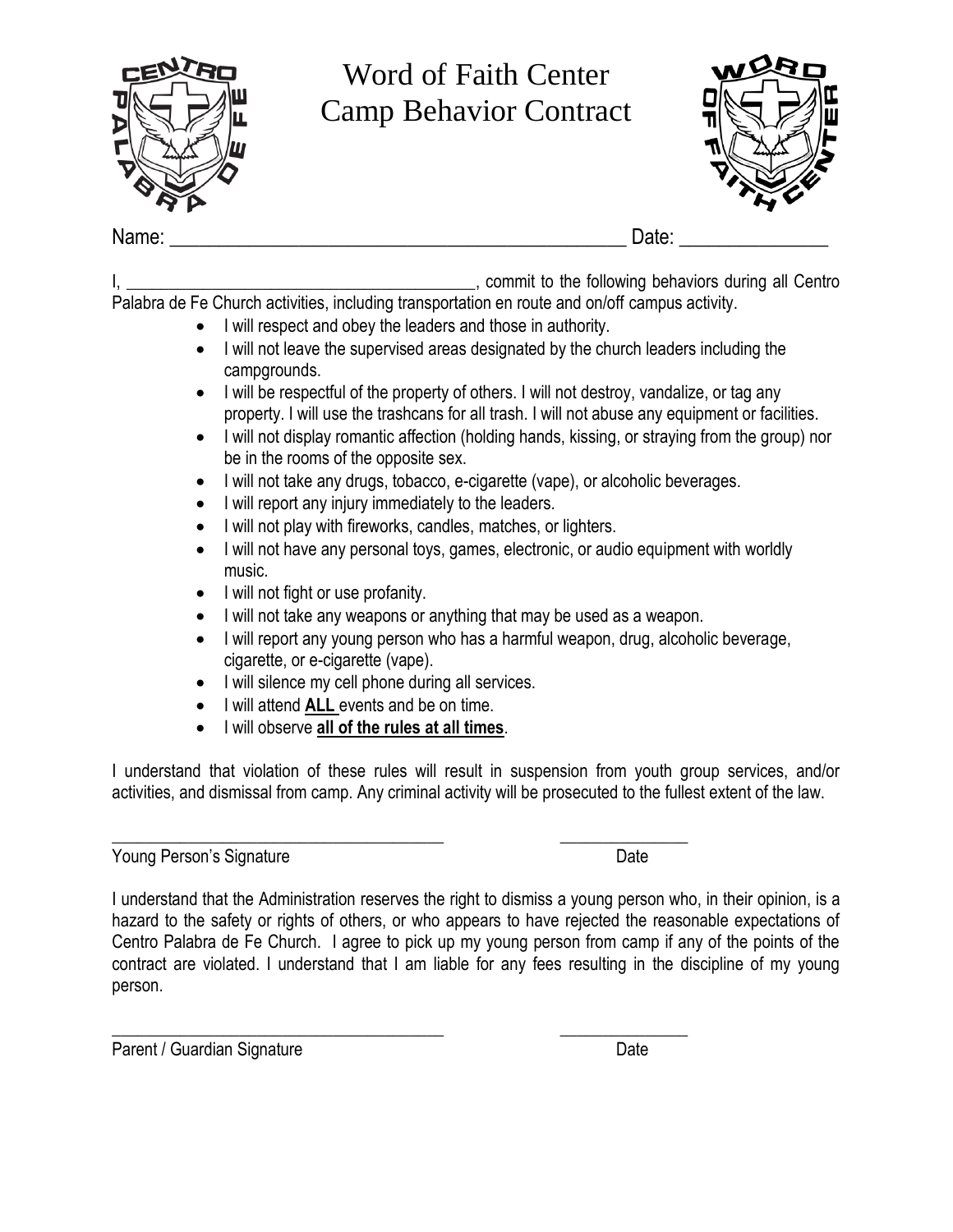

# Word of Faith Center Camp Registration Form



## **Camper Information:**

|                                                                                                                                                                                       | Name: Sex:                                                                                                                                                                                                                     |
|---------------------------------------------------------------------------------------------------------------------------------------------------------------------------------------|--------------------------------------------------------------------------------------------------------------------------------------------------------------------------------------------------------------------------------|
|                                                                                                                                                                                       |                                                                                                                                                                                                                                |
| Date of Birth: _________________                                                                                                                                                      |                                                                                                                                                                                                                                |
| Cell phone number: _________________________                                                                                                                                          |                                                                                                                                                                                                                                |
|                                                                                                                                                                                       |                                                                                                                                                                                                                                |
|                                                                                                                                                                                       |                                                                                                                                                                                                                                |
|                                                                                                                                                                                       | Do you attend church? Name of Church: Name of Church by the contract of the contract of the contract of the contract of the contract of the contract of the contract of the contract of the contract of the contract of the co |
| <b>Family Information-</b><br>Father / Guardian:                                                                                                                                      | Mother:                                                                                                                                                                                                                        |
|                                                                                                                                                                                       |                                                                                                                                                                                                                                |
| Home Phone Number: _____________________                                                                                                                                              | Home Phone Number: ______________________                                                                                                                                                                                      |
| Work Number: _____________________                                                                                                                                                    | Work Number: _____________________                                                                                                                                                                                             |
| Cell Number: ____________________                                                                                                                                                     | Cell Number: ___________________                                                                                                                                                                                               |
| <b>Health History:</b><br>Family Doctor:<br>Does the young person take any medications?<br>If yes: Please describe:                                                                   | A physician's examination is not required. Please complete this information to the best of your knowledge.<br>Please inform the staff in writing of any changes to your child's health prior to their arrival at camp.         |
| Will the young person be taking any medications at camp?<br>If yes: Name of medication: ______________________________ Dosage: ____________<br>Any restrictions while at camp?_______ | Time:______                                                                                                                                                                                                                    |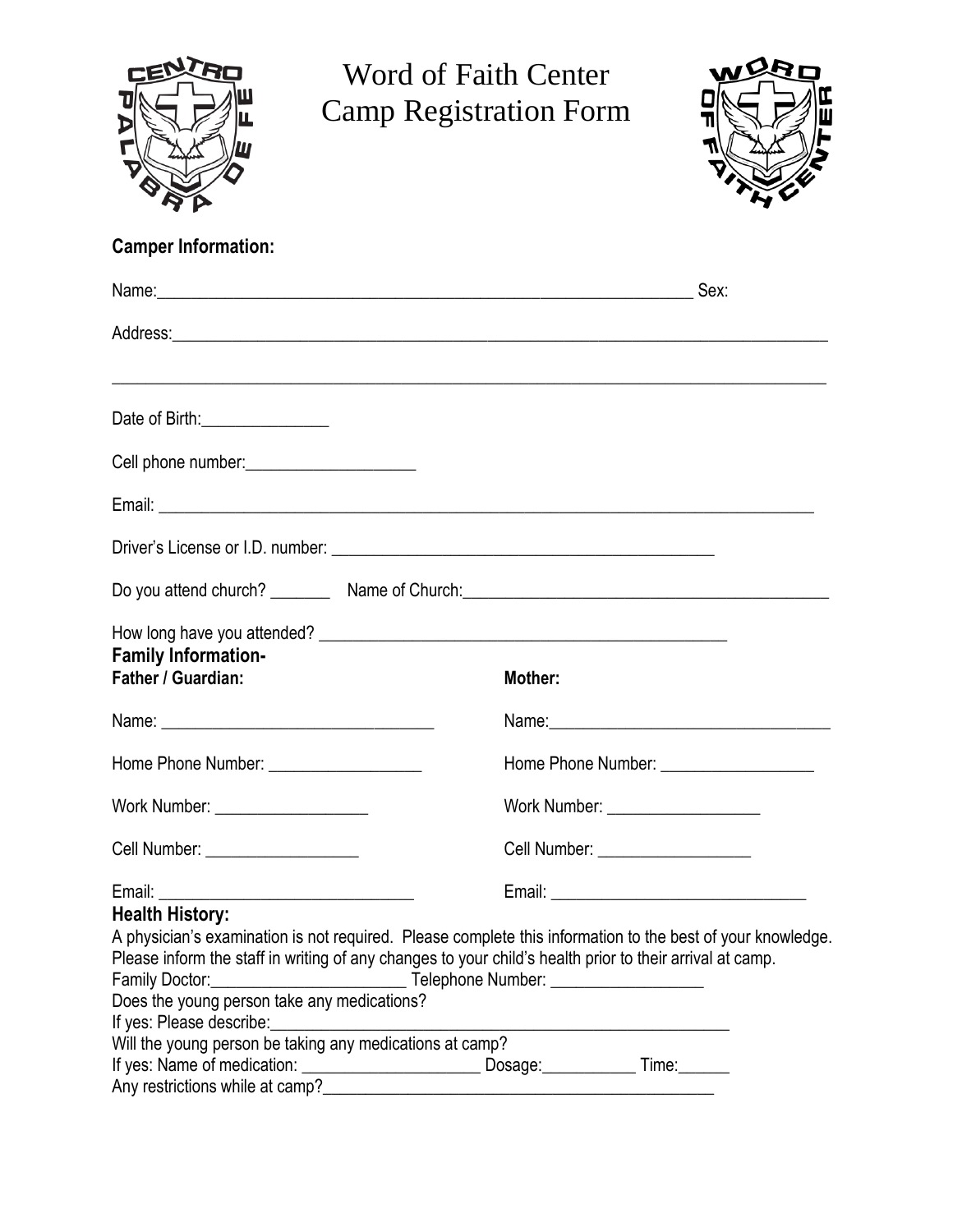

## Activity Permission Slip



Name of child: Activity / Event: SOL Camp '22 For the *Date:* August 26-28, 2022 *Leaving:* Friday at 12:00pm *Return:* Sunday at 1:00pm

- $\Box$  The child will be home for meals  $\Box$  Walking / Public transportation
- $\checkmark$  Included  $\Box$
- ✓ We recommend that the child bring at least  $\cdot$ \$20 spending cash for snacks 
<sup>C</sup>

| Meals: |                                                         | Method of Transportation:          |
|--------|---------------------------------------------------------|------------------------------------|
|        | $\Box$ The child will be home for meals                 | $\Box$ Walking / Public transporta |
|        | $\checkmark$ Included                                   | $\Box$ Church van                  |
|        | $\checkmark$ We recommend that the child bring at least | $\checkmark$ Personal autos        |
|        | \$20 spending cash for snacks                           | $\Box$ Other:                      |

I request that my child be permitted to participate in the activity described above. In consideration of his/her being permitted to participate, we agree as follows:

- 1. I acknowledge that the activity under certain circumstances could be dangerous and that my child is not required to participate in it. I expressly request my child to voluntarily participate in the activity.
- 2. I understand and acknowledge that I waive and forever release and discharge Centro Palabra de Fe Church, its officers, employees and agents from all liability, claims, loss, cost or expense arising from or attributable to the above identified activity.

To the best of my knowledge, my child has no physical condition that would interfere with his/her ability to participate in or attend this activity or would endanger his/her health or any other person's health.

\_\_\_\_\_\_\_\_\_\_\_\_\_\_\_\_\_\_\_\_\_\_\_\_\_\_\_\_\_\_\_\_\_\_\_\_\_\_\_\_\_\_\_\_\_\_\_\_\_\_\_\_\_\_\_ \_\_\_\_\_\_\_\_\_\_\_\_\_\_\_ Parent / Guardian signature Date

### Medical Release

I hereby give permission to the supervisors and authorized drivers of church off-site activities/field trips and other events of Centro Palabra de Fe Church to consent to X-rays, tests, treatment, anesthetic, medical or surgical diagnosis or treatment, and necessary transportation for my child. In the event of an emergency, if I cannot be contacted I hereby give permission to the physician selected to administer treatment, including hospitalization for my child. I will pay the cost of any such medical procedures or treatment. I also agree to assume any and all financial responsibility for the participant's care while under the supervision of Centro Palabra de Fe Church or its representatives. I hereby release and waive all claims against Centro Palabra de Fe Church, its employees, representatives and volunteer drivers and chaperones related to this off-site activity/field trip. This permission form has been signed only after understanding and considering all of the information set forth above.

\_\_\_\_\_\_\_\_\_\_\_\_\_\_\_\_\_\_\_\_\_\_\_\_\_\_\_\_\_\_\_\_\_\_\_\_ *Name of Emergency Contact*

\_\_\_\_\_\_\_\_\_\_\_\_\_\_\_\_\_\_\_\_\_\_\_\_\_\_\_\_\_\_\_\_\_\_\_\_ *Home phone number of Emergency Contact*

\_\_\_\_\_\_\_\_\_\_\_\_\_\_\_\_\_\_\_\_\_\_\_\_\_\_\_\_\_\_\_\_\_\_\_\_ *Cell phone number of Emergency Contact*

\_\_\_\_\_\_\_\_\_\_\_\_\_\_\_\_\_\_\_\_\_\_\_\_\_\_\_\_\_\_\_\_\_\_\_\_ *Work phone number of Emergency Contact* \_\_\_\_\_\_\_\_\_\_\_\_\_\_\_\_\_\_\_\_\_\_\_\_\_\_\_\_\_\_\_\_\_\_\_\_

*Parent / Legal Guardian signature*

 $\frac{1}{2}$  , and the set of the set of the set of the set of the set of the set of the set of the set of the set of the set of the set of the set of the set of the set of the set of the set of the set of the set of the set

*Date*